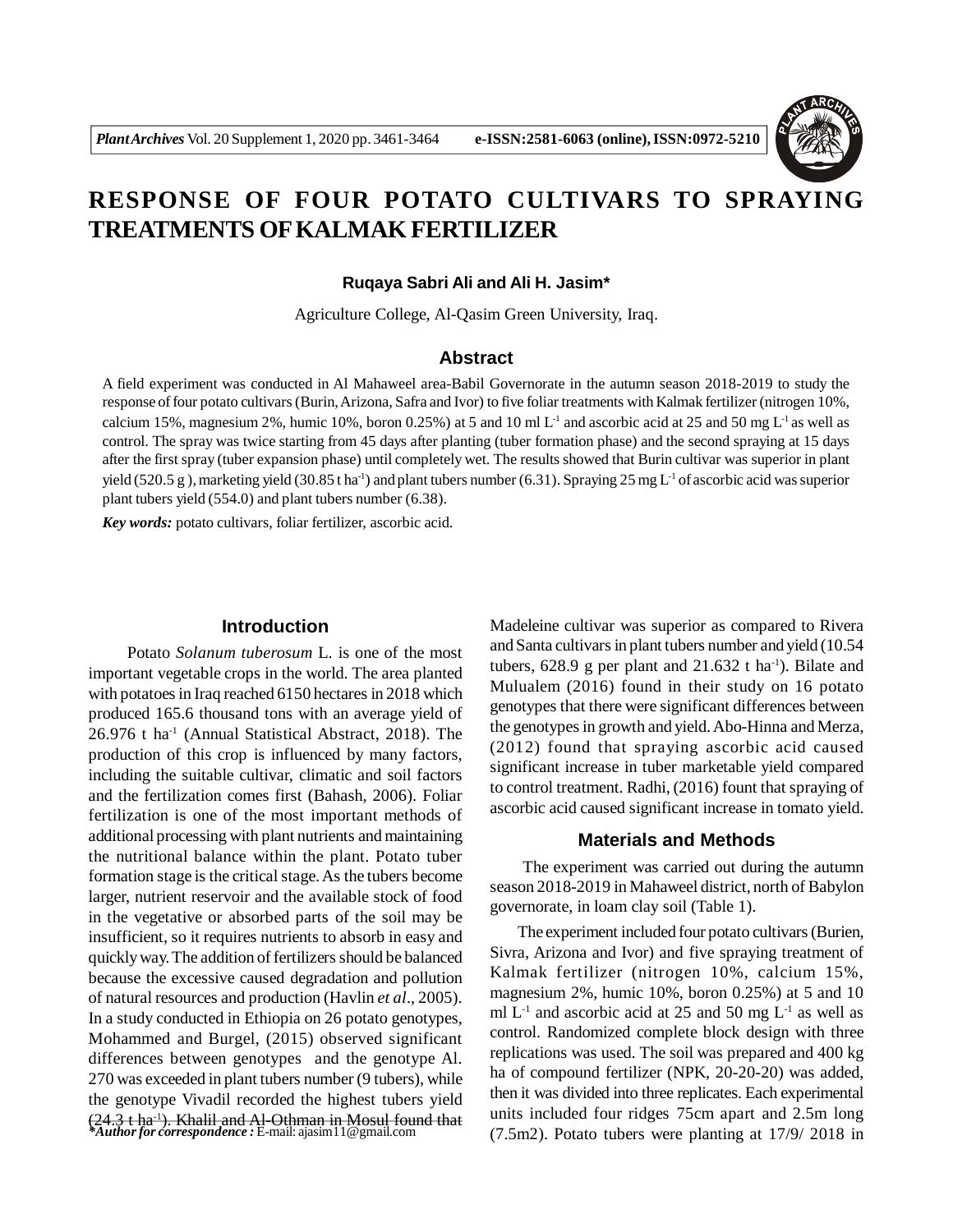| <b>Character</b>                        | <b>Unit and</b>                             | <b>Character</b>                                      |      | <b>Unit</b> and                            |  |
|-----------------------------------------|---------------------------------------------|-------------------------------------------------------|------|--------------------------------------------|--|
|                                         | value                                       |                                                       |      | value                                      |  |
| pH                                      | 7.7                                         | Soil                                                  |      | sand 243.6 g $kg^{-1}$                     |  |
| Ec                                      | $4.10\,\mathrm{dS}\,\mathrm{m}^{\text{-}1}$ |                                                       |      | separating loam $452.2$ g kg <sup>-1</sup> |  |
| Available N 36.8 mg kg <sup>-1</sup>    |                                             |                                                       | clay | $304.2$ g kg <sup>-1</sup>                 |  |
| Available $P$   8.6 mg kg <sup>-1</sup> |                                             | Soil texture                                          |      | Clay loam                                  |  |
|                                         |                                             | Available $K$ 82.4 mg kg <sup>-1</sup> Organic matter |      | 2.12                                       |  |

**Table 1:** Some chemical and physical properties the soil.

hills 25 cm apart and 15 cm depth on the top of the ridges. After 50 days urea at 50 kg ha<sup>-1</sup> was added. Spraying was done twice at 45 days after planting and 15 days later. Plant and soil management was done according to (Matlob *et al*., 1989). The plants were harvested at 10/1/2019.

# **Results and Discussion**

Table 2, showed that cultivars was significantly differ in plant tubers number and burein cultivar achieved the highest tubers number  $(6.31$  tubers plant<sup>-1</sup>), while Arizona (v2) achieved the lowest number (5.96). This is due to the genetic variations of the cultivars and their gene expression within the environmental conditions prevailing in the region (Haile, 2009). Spraying treatments caused a significant effect on plant tubers number. Spraying of ascorbic acid at 25 ml L-1 achieved the highest number  $(6.38$  tubers plant<sup>-1</sup>), while the other treatments were not significantly different from control treatment. This is due to the effect of ascorbic acid, which created a state of equilibrium that increased plant efficiency and improved its nutritional status, which appeared in tubers quality (Amran, 2004 and Khan *et al.*, 2011). As well as that ascorbic acid is an antioxidant that protects the chloroplasts from oxidation and thus delays leaves aging, which increases the effectiveness of this process and its products (Smirnoff, 1996; Chen, 2002; Hussein, 2011).

Table 3, shows that cultivars were differed significantly in the average weight of tuber (g). Ivor cultivar was superior significantly in tuber weight (91.3 g) without differences from Sufra cultivar (90 g), while Burien cultivar gave the lowest mean (80.0 g). This may be **Table 2:** Effect of potato cultivars and spray treatments on plant tubers no.

| <b>Cultivars</b><br><b>Treatments</b> |                                       | burein  Arizona  Safra  Igor |      |      | <b>Spraying</b><br>average |
|---------------------------------------|---------------------------------------|------------------------------|------|------|----------------------------|
| Control                               | 6.10                                  | 6.10                         | 6.00 | 6.00 | 6.05                       |
| Galmic $5 \text{ ml } L1$             | 6.03                                  | 6.03                         | 5.90 | 5.87 | 6.04                       |
| Galmic 10 ml L <sup>1</sup>           | 5.47                                  | 6.13                         | 5.97 | 6.10 | 5.92                       |
| Ascorbic 25 mg $L1$                   | 7.00                                  | 5.80                         | 6.40 | 6.33 | 6.38                       |
| Ascorbic 50 mg $L1$                   | 6.37                                  | 6.10                         | 5.97 | 5.90 | 6.09                       |
| Cultivars average                     | 6.31                                  | 5.96                         | 6.05 | 6.04 |                            |
| $LSD$ <sub>0.05</sub>                 | Cultivars= $0.30$<br>interaction=0.70 |                              |      | 0.36 |                            |

Table 3: Effect of cultivars, spraying treatments on tuber weight (g).

| <b>Cultivars</b><br><b>Treatments</b> |                                         | burein  Arizona   Safra   Igor |      |       | Spraying<br>average |
|---------------------------------------|-----------------------------------------|--------------------------------|------|-------|---------------------|
| Control                               | 63.4                                    | 80.1                           | 95.7 | 84.0  | 80.8                |
| Galmic $5 \text{ ml } L1$             | 78.3                                    | 83.1                           | 82.0 | 80.0  | 80.9                |
| Galmic $10 \text{ ml } L1$            | 85.0                                    | 94.7                           | 96.6 | 95.1  | 92.8                |
| Ascorbic $25 \text{ mg } L^{-1}$      | 80.7                                    | 85.3                           | 86.5 | 101.9 | 88.6                |
| Ascorbic 50 mg $L1$                   | 92.8                                    | 91.0                           | 89.0 | 95.7  | 92.1                |
| Cultivars average                     | 80.0                                    | 86.8                           | 90.0 | 91.3  |                     |
| $LSD$ <sub>0.05</sub>                 | Cultivars = $6.86$<br>interaction=15.35 |                                |      |       | 7.67                |

because this trait is a genetic trait of the variety (Jasim *et al*., 2013; Fontes *et al.,* 2016). The results showed that spray treatments caused significant effect on this trait compared to control treatment. This may be due to the presence of organic acid (humic) and nutrients in the liquid fertilizer, which led to an increase in the plant's content of nutrients and thus stimulate growth and increase the effectiveness of carbon representation (Khan *et al.*, 2011) and the strength of plant vegetative and root growth, which led to increase tuber weight (Mohsen and Alwan, 2019). As well as the role of boron effective in the transfer of photosynthesis products from source (leaves) to sink (tubers), which caused increases in tuber weight (Bari *et al.*, 2001 and Osman *et al.*, 3019). Ascorbic acid leads to improve growth through its effect in increasing photosynthesis, which leads to an increase in the amount of carbohydrates accumulated in plant tissues and increase the yield (Muthanna *et al.*, 2017). Ascorbic acid has a role in increasing the efficiency of photosynthesis process by protecting the pigments and apparatus of this process from oxidation damage that occurs as a result of biological processes leading to an increase in the rate of carbohydrates (Al-asady and Alkhakani, 2019; Alayafi, 2019), as well as its role in the division and cell growth, which reflected in increasing tuber weight (Cheruth, 2009). The interaction between the factors caused significant effect on tuber weight. Ivor **Table 4:** Effect of cultivars, spraying treatments on plant yield (g).

| <b>Cultivars</b><br><b>Treatments</b> |                                    | burein   Arizona   Safra |       | Igor  | <b>Spraying</b><br>average |
|---------------------------------------|------------------------------------|--------------------------|-------|-------|----------------------------|
| Control                               | 482.5                              | 437.5                    | 371.2 | 416.3 | 426.9                      |
| Galmic $5 \text{ ml } L1$             | 507.8                              | 470.0                    | 424.6 | 473.2 | 468.9                      |
| Galmic $10 \text{ ml } L1$            | 556.2                              | 498.6                    | 432.5 | 443.2 | 482.6                      |
| Ascorbic 25 mg $L1$                   | 540.4                              | 562.9                    | 502.7 | 610.0 | 554.0                      |
| Ascorbic 50 mg $L1$                   | 515.9                              | 525.9                    | 447.1 | 633.2 | 530.5                      |
| Cultivars average                     | 520.5                              | 499.0                    | 435.6 | 515.2 |                            |
| $LSD$ <sub>0.05</sub>                 | Cultivars=39.5<br>interaction=88.3 |                          |       |       | 44.1                       |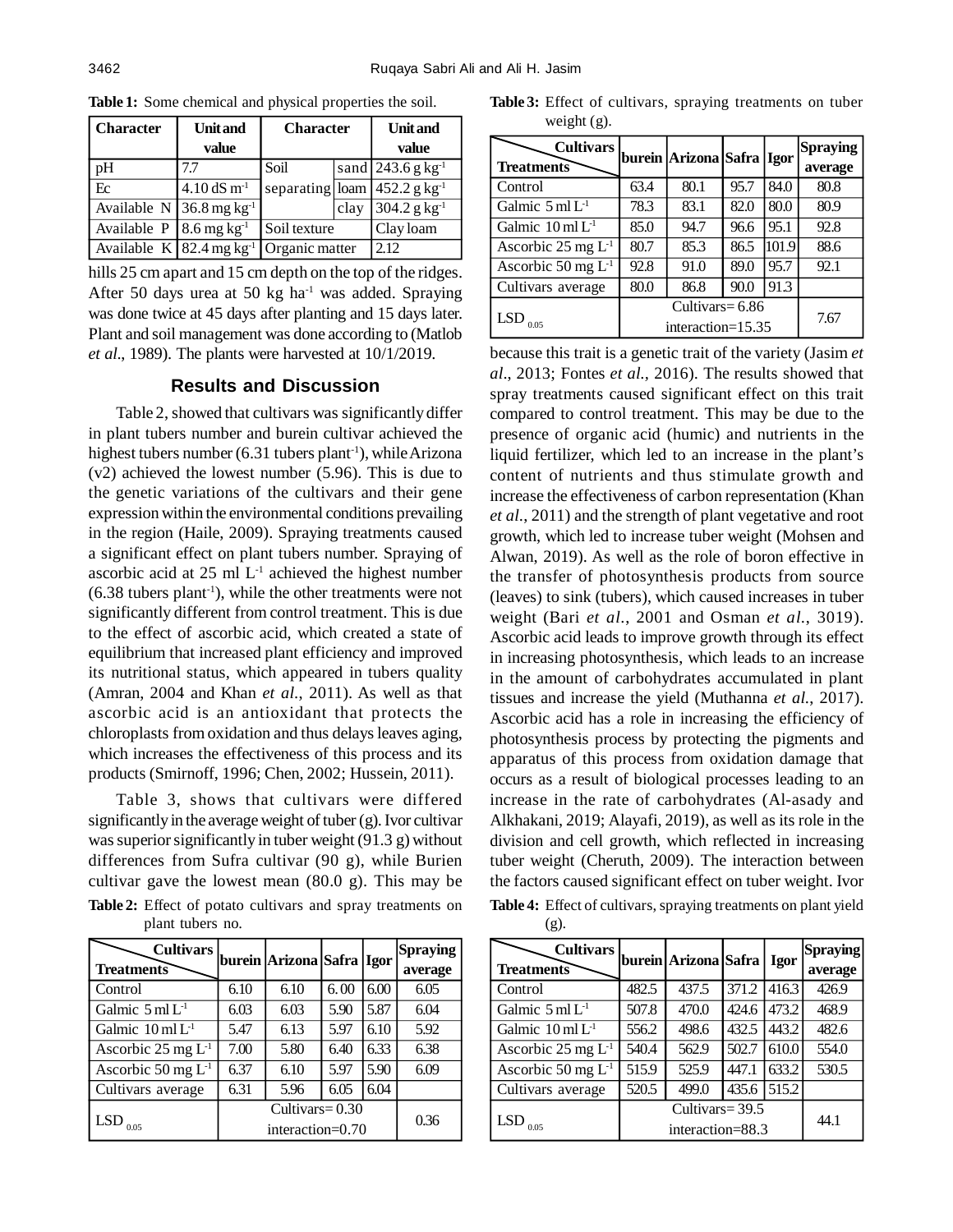| <b>Cultivars</b>                 |                    | burein Arizona Safra Igor |             |       | Spraying |
|----------------------------------|--------------------|---------------------------|-------------|-------|----------|
| <b>Treatments</b>                |                    |                           |             |       | average  |
| Control                          | 28.59              | 29.88                     | 22.00 16.77 |       | 24.31    |
| Galmic $5 \text{ ml } L1$        | 30.09              | 23.90                     | 25.16       | 28.04 | 26.80    |
| Galmic $10 \text{ ml } L1$       | 32.96              | 29.55                     | 23.54 29.07 |       | 28.78    |
| Ascorbic $25 \text{ mg } L^{-1}$ | 32.02              | 33.35                     | 29.80 36.15 |       | 32.83    |
| Ascorbic 50 mg $L-1$             | 30.57              | 31.16                     | 22.15       | 37.52 | 30.35    |
| Cultivars average                | 30.85              | 29.57                     | 24.53 29.51 |       |          |
|                                  | Cultivars= $0.152$ |                           |             |       |          |
| LSD $_{0.05}$                    | interaction=ns     |                           |             | 0.170 |          |

**Table 5:** Effect of cultivars and spraying treatments on marketing yield.

cultivar  $*25$  mg  $L<sup>-1</sup>$  ascorbic acid achieved the highest tuber weight (101.9 g), while Burien cultivar at control achieved the lowest tuber weight (63.4 g).

Table 4, showed that cultivars were differed significantly in plant tubers yield (g). Burein and Ivor cultivars was superior and achieved the highest plat tubers yield (520.5 and 515.2 g, respectively). While Sufra cultivar achieved the lowest plant tubers yield of 430 g. This result was due to the genetic differences between the cultivars and the effect of environmental conditions on gene expression (Jasim *et al*., 2013). Table 4, also showed that spraying treatments caused significant effect on plant tubers yield compared to control treatment. Ascorbic acid spraying in at 25 and 50 ml L -1 achieved high plant tuber yield (530.5 and 554.0 g, while control treatment achieved the lowest average plant yield (426.9 g). The effect of ascorbic acid on potato tubers productivity may be attributed to its effect in increasing nutrient abundance and preservation of chlorophyll from oxidative (Hammam *et al.*, 2001), which reflected in increasing plant tuber yield.

Table 5, showed that cultivars were significantly differ in marketing yield. Burien cultivar achieved significantly highest marketing tuber yield (30.85 t ha<sup>-1</sup>) compared to other cultivars, while Sufra achieved the lowest marketing yield  $(24.53 \text{ t} \text{ ha}^{-1})$ . This result may be due to cultivars genetic differences and its interaction with the surrounding environmental conditions (Jasim *et al*., 2013 and Yadav *et al.*, 2017). Table 5, also showed that spraying treatments caused significant effect on marketing yield compared to control treatment. Spraying  $25$  g  $L^{-1}$  of ascorbic acid achieved highest marketing yield  $(32.83 \text{ t} \text{ ha}^{-1})$ , while control treatment gave lowest yield  $(24.31 \text{ t} \text{ ha}^{-1})$ .

#### **References**

- Alasady, M.H. and A.H.J. Alkhakani (2019) Plant Hormones and Their Physiological Effects. Al-Warith Press, Iraq.
- Alayafi, A.A.M. (2019). Exogenous ascorbic acid induces

systemic heat stress tolerance in tomato seedlings: transcriptional regulation mechanism. Environ. Sci. and poll. Res., August, 1-14.

- Al-Bahash, Najim Abdullah (2006). Potato Production Guidelines, Ministry of Agriculture, General Commission for Agricultural Extension and Cooperation. Guidance Bulletin of the Republic of Iraq.
- Bari, M.S., M.M. Rabani, M.S. Rahman, M.J. Islam and A.T.M. Hoque (2001). Effect of zinc, boron, sulphur and magnesium on the growth and yield of potato. *Pakistan* Journal of Biological Science., **4(9):** 1090-1093.
- Bilate, B. and T. Mulualem (2016). Performance evaluation of released and farmers' potato (*Solanum tuberosum* L.) varieties in eastern Ethiopia. *Sky J. Agric. Res*., **5(2):** 3-41.
- Chen, T.H.H. and N. Murata (2002). Enhancement of tolerance of abiotic stress by metabolic engineering of betaines and other compatible solutes. *Curr. Opinion in Plant Biol*., **5:** 250-257.
- Cheruth, A.J. (2009). Changes in nonenzymatic anti-oxidants and ajmalicin production in *Catharanthus rosens* with different soil salinity regimes. *Bot. Res. Inter*., **2(l):** 1-6.
- El-Hifny, I.M.M. and M.A.M. El-Sayed (2011). Response of sweet pepper plant growth and productivity to application of ascorbic acid and biofertilizers under saline conditions. *Australian Journal of Basic and Applied Sciences.*, **5(6):** 1273-1283.
- Fontes, P.C.R., H. Braun, C.C. Silva, F.S. Coelho, P.R. Cecon and F.L. Partelli (2016). Tuber yield prognosis model and agronomic nitrogen use efficiency of potato cultivars. *Australian Journal of Crop Science*., **10(7):** 933-939.
- Haile, W. (2009). On farm verification of potassium fertilize effect on the yield of Irish potato grown on acidic soils of Hagere Selam, Southern Ethiopia. *Ethiopian J. Natural Resources*., **11:** 207-222.
- Hammam, M.S., B.M. Abdalla and S.G. Mohamed (2001). The beneficial effects of using ascorbic acid with some micronutrients on yield and fruit quality of hindy bisinnara mango trees, *Asset J. Agric. Sci*., **32:** 181-193. *Ethiopia, Sky J. Agri. Res*., **5(2):** 034-041.
- Havlin, J.L., J.D. Beaton, S.L. Tisdale and W.L. Nelson (2005). Soil Fertility and Fertilizers:  $7<sup>th</sup>$  Ed. An introduction to nutrient management. Upper Saddle River, New Jersey. USA.
- Hussein, M.M., Kh.M. Abd El-Rheem, S.M. Khaled and R.A. Youssef (2011). Growth and Nutrients status of wheat as affected by ascorbic acid and water salinity. *Nat. Sci*., **9(10):** 64-69.
- Jasim, A.H., M.J. Hussein and M.N. Nayef (2013). Effect of foliar fertilizer (high in potash) on growth and yield of seven potato cultivars (*Solanum tuberosom* L.). *Euphrates J. Agric. Sci*., **5(1):** 1-7.
- Khalel, A.S. and S.A. Al-Othman (2014). Effect of two drip irrigation methods (surface and subsurface) in growth and